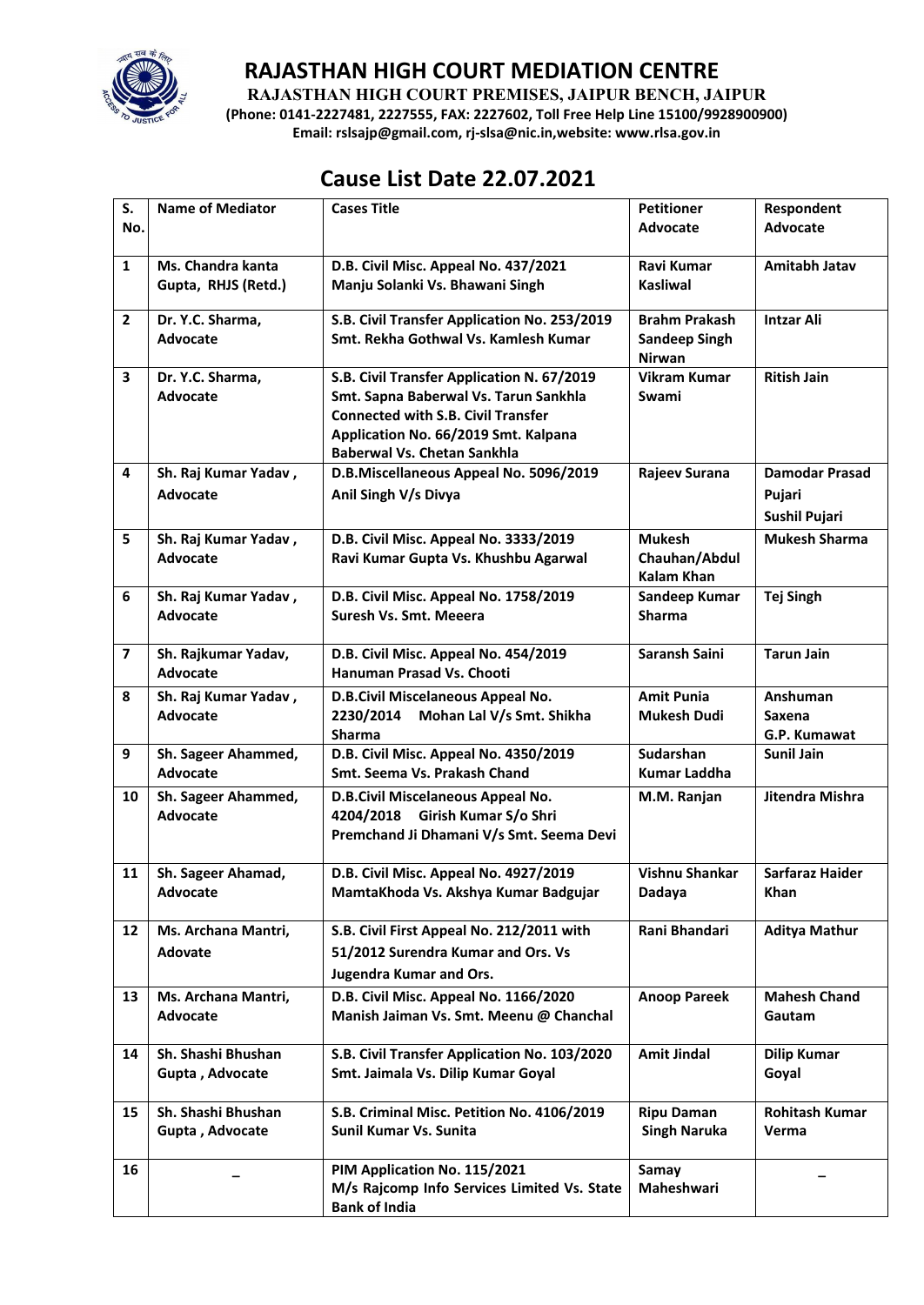

**RAJASTHAN HIGH COURT PREMISES, JAIPUR BENCH, JAIPUR**

**(Phone: 0141-2227481, 2227555, FAX: 2227602, Toll Free Help Line 15100/9928900900) Email: rslsajp@gmail.com, rj-slsa@nic.in,website: www.rlsa.gov.in**

**Learned Advocates are requested to get such matters referred to Mediation Centre, which in their opinion can be mutually settled by the parties on persuasion by trained Mediators, especially the matters arising out of matrimonial/ family disputes – divorce petitions, maintenance, custody of children, suit for injunction and/or declaration, partition, specific performance, recovery of possession, money suits, disputes between the landlord and tenant, Negotiable Instruments Act, Company matters and the matters of like nature. Learned Advocates may also provide the list of such cases to the Registrar (Judicial) Hon'ble Rajasthan High Court, Bench at Jaipur.**

 **By Order**

 **Special Secretary (Mediation & Arbitration) Rajasthan State Legal Services Authority** ا **Jaipur** کار است که از این است که از این است که از این است که از این است که از این است که از این است که از ا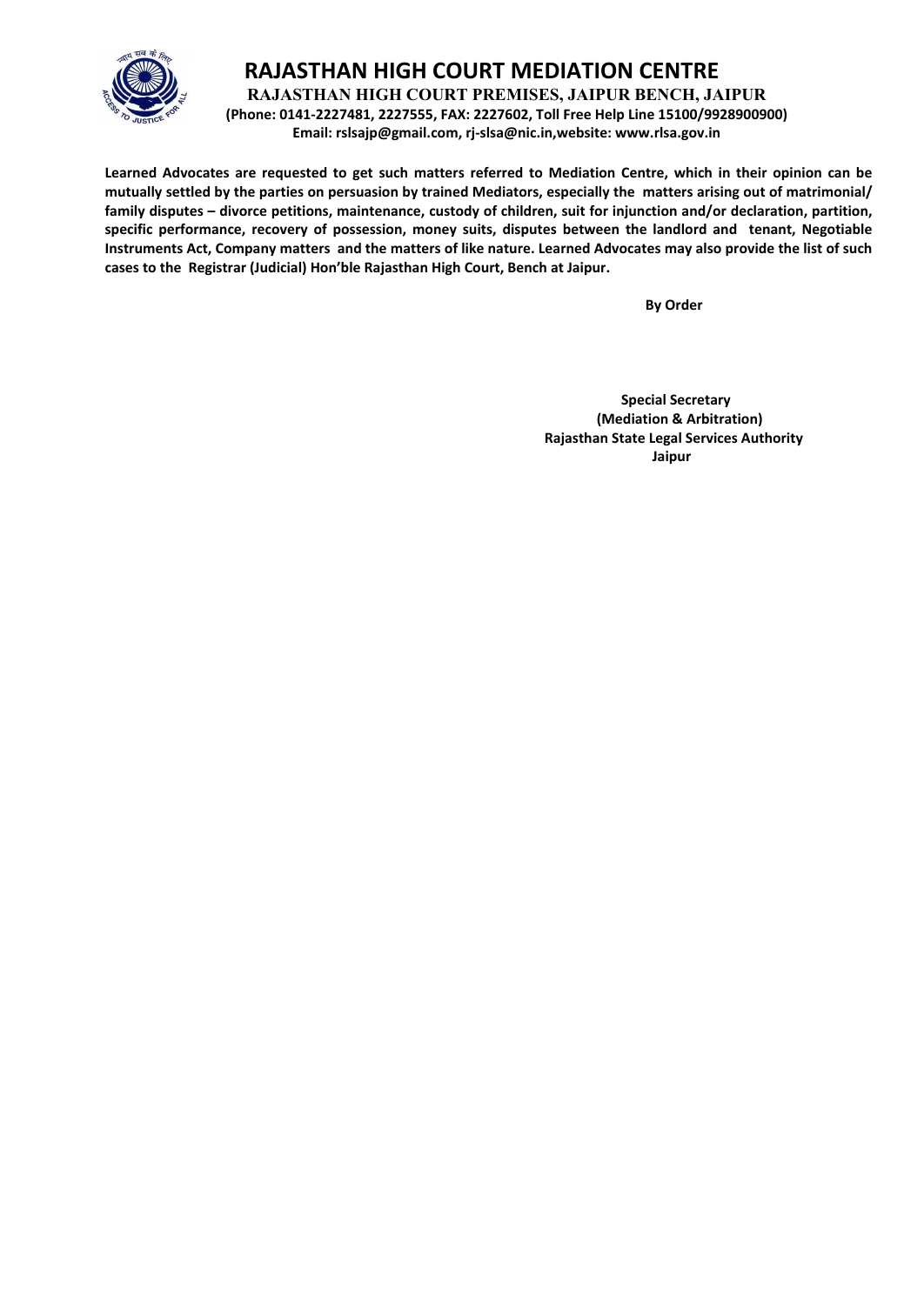

**RAJASTHAN HIGH COURT PREMISES, JAIPUR BENCH, JAIPUR**

**(Phone: 0141-2227481, 2227555, FAX: 2227602, Toll Free Help Line 15100/9928900900) Email: rslsajp@gmail.com, rj-slsa@nic.in,website: www.rlsa.gov.in**

# **Cause List Date 23.07.2021**

| S.                      | <b>Name of Mediator</b>                | <b>Cases Title</b>                                                                          | <b>Petitioner</b>                  | Respondent                           |
|-------------------------|----------------------------------------|---------------------------------------------------------------------------------------------|------------------------------------|--------------------------------------|
| No.                     |                                        |                                                                                             | <b>Advocate</b>                    | <b>Advocate</b>                      |
| $\mathbf{1}$            | Sh. J.P. Gupta,                        | D.B. Civil Misc. Appeal No. 3775/2019                                                       | <b>Samarth Sharma</b>              | Ranjana Sharma                       |
|                         | <b>Advocate</b>                        | Rajkumar Vs. Smt. Krishna Singh                                                             |                                    |                                      |
| $\mathbf{2}$            | Sh. J.P. Gupta,                        | D.B. Civil Misc. Appeal No. 551/2021                                                        | P.S. Rajawat                       | R.K. Daga                            |
|                         | Advocate                               | Smt. Mamta Gupta Vs. Pawan Gupta                                                            |                                    |                                      |
| 3                       | Sh. J.P. Gupta,                        | D.B. Civil Misc. Appeal No. 1715/2020                                                       | <b>Dhruv Atrey</b>                 | <b>Anoop Dhand</b>                   |
|                         | Advocate                               | Lokesh Kumar Vs. Smt. Sunita                                                                | <b>Harendra Singh</b>              |                                      |
| 4                       | Sh. J.P. Gupta,                        | S.B. Criminal Revision Petition No. 102/2016                                                | Sajid Ali                          | Amitabh Jatav                        |
|                         | <b>Advocate</b>                        | Raghuveer Singh Vs. Prabhat Kanwar and<br>Ors.                                              |                                    |                                      |
| 5                       | Sh. J.P. Gupta, Advocate               | S.B. Criminal Misc. Petition No. 404/2020                                                   | V.K. Sharma                        | P.S. Tomar                           |
|                         |                                        | Laxmikant Vs. State of Rajasthan                                                            |                                    |                                      |
| 6                       | Sh. J.P. Gupta Advocate                | S.B. Criminal Misc. Petition No. 2816/2019<br><b>Upendra Vs. State of Rajasthan</b>         | <b>Tarun Jain</b>                  | Rajesh<br>Choudhary                  |
| $\overline{\mathbf{z}}$ | Sh. P.K. Kasliwal                      | D.B. Civil Misc. Appeal No. 1019/2019                                                       | <b>Mohit Gupta</b>                 | <b>Manu Bhargav</b>                  |
|                         | Advocate                               | Navreet Singh @ Rinku Vs. Smt. Hardeep                                                      |                                    |                                      |
| 8                       | Sh. P.K. Kasliwal,                     | Kaur                                                                                        | S.S. Sunda                         |                                      |
|                         | <b>Advocate</b>                        | S.B. Criminal Misc. Petition No. 628/2016<br>Rakhi and Ors. Vs. State of Rajasthan and      |                                    | Anil Agarwal,<br><b>Vikram Singh</b> |
|                         |                                        | Anr.                                                                                        |                                    | Chuhan                               |
|                         |                                        |                                                                                             |                                    |                                      |
| 9                       | Sh. P.K. Kasliwal,<br>Advocate         | D.B. Civil Miscellaneous Appeal No. 154/2012<br>Sunil Kumar Gupta Vs Smt. Vijay Laxmi Gupta | <b>Sunil Tyagi</b>                 | Dheeraj Tripathi                     |
|                         |                                        | <b>Alias Rekha</b>                                                                          |                                    |                                      |
|                         |                                        |                                                                                             |                                    |                                      |
| 10                      | Sh. P.K. Kasliwal<br>Advocate          | D.B. Civil Misc. Appeal No. 1044/2020<br>Ashish Sharma Vs. Smt. Sapna Sharma                | <b>Abdul Majeeb</b><br><b>Khan</b> | Ms. Nidhi<br>Khandelwal /            |
|                         |                                        |                                                                                             |                                    | Satyam                               |
|                         |                                        |                                                                                             |                                    | <b>Khandelwal</b>                    |
| 11                      | Sh. Manish Kumawat,<br><b>Advocate</b> | <b>Civil Transfer Application No. 19/2019</b><br>Bhavna Sharma Vs. Narendra Kumar           | <b>Anil Jain</b>                   | <b>Ankit Agrawal</b>                 |
|                         |                                        |                                                                                             |                                    |                                      |
| 12                      | Sh. Manish Kumawat,                    | D.B. Civil Miscellaneous Appeal No.                                                         | Syed Sadat Ali                     | Naqvi Sehban                         |
|                         | Advocate                               | 3407/2019 Amzad Khan Vs. Soniya Khan                                                        |                                    | Najib Sahiba                         |
| 13                      | Sh. Manish Kumawat,<br>Advocate        | D.B. Civil Misc. Appeal No. 4494/2018<br>Smt. Archana Vs. Avdhesh Kumar Choudhary           | <b>Rakesh Chandel</b>              | Shivraj Chauhan                      |
| 14                      | Ms. Raj Sharma,                        | D.B. Civil Misc. Appeal No. 1048/2020                                                       | <b>Vijay Dutt</b>                  | Kapil Prakash                        |
|                         | Advocate                               | Ruchi Saxena Vs. Vivek Saxena                                                               | <b>Sharma</b>                      | Mathur                               |
| 15                      | Sh. Satish Kumar                       | D.B. Civil Misc. Appeal No. 1145/2021                                                       | <b>Ankit Sharma</b>                | Rajat Ranjan                         |
|                         | Awasthi, Advocate                      | Smt. Kriti Vs. Vikas Kumar Swami                                                            |                                    |                                      |
| 16                      | Sh. Suneet Awashti,                    | D.B. Civil Misc. Appeal No. 5089/2019 Hari                                                  | S.R. Surana With                   | <b>Vinod Patahak</b>                 |
|                         | Advocate                               | Narayan Lohia Vs Smt. Shakuntala Devi                                                       | Sanjay Yadav                       |                                      |
|                         |                                        |                                                                                             |                                    |                                      |
| 17                      | Sh. Shashi Bhusan<br>Gupta, Advocate   | D.B. Civil Misc. Appeal No. 5136/2019 Ram<br>Sahai Kushwah Vs Mamta Kushwah                 | Manoj Kumar<br><b>Bhardwaj</b>     | Jai Prakash Gupta                    |
|                         |                                        |                                                                                             |                                    |                                      |